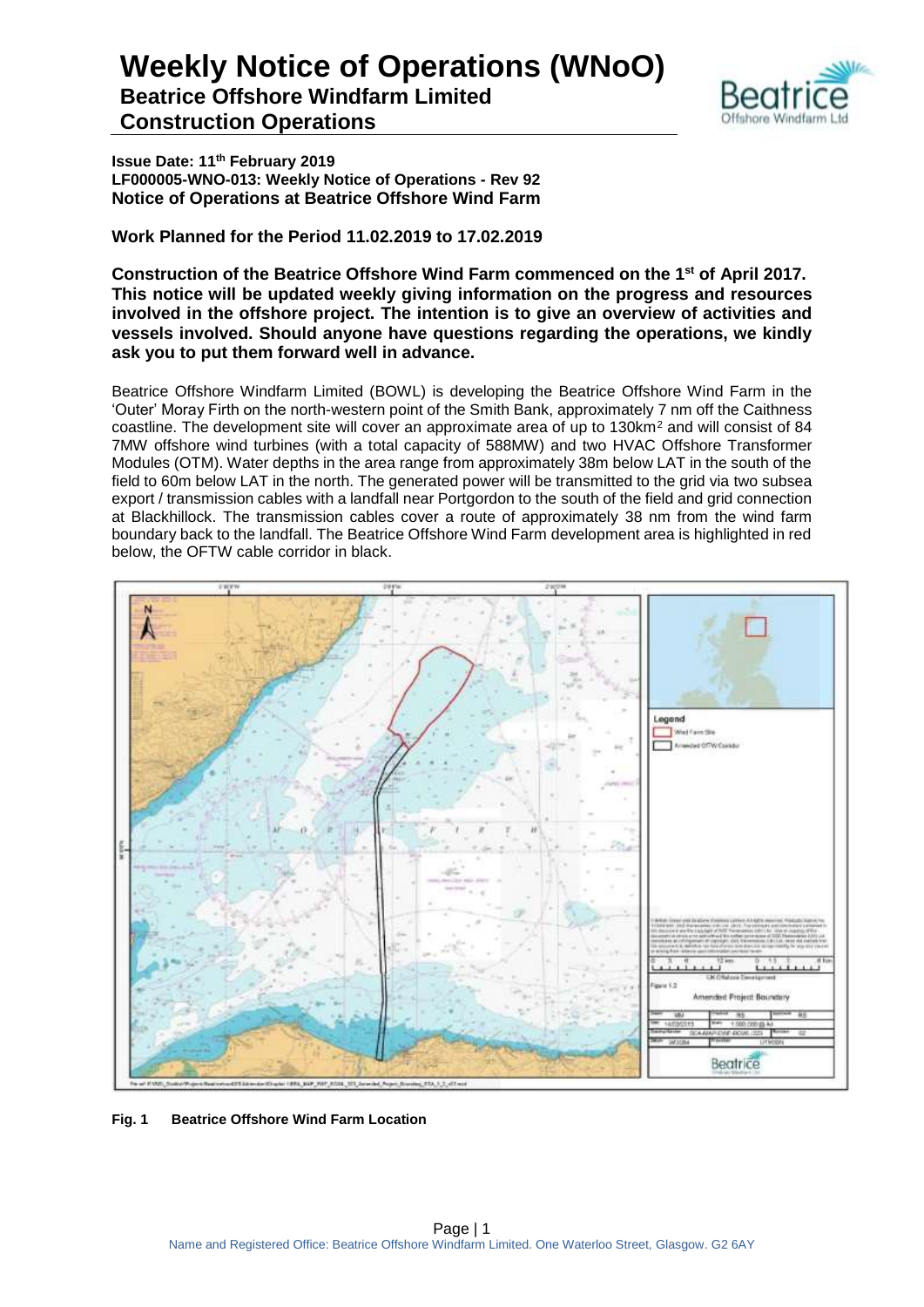

#### **Issue Date: 11th February 2019 LF000005-WNO-013: Weekly Notice of Operations - Rev 92 1. Contact Details for Marine Coordination**

The following contact can provide more information if required. Please note that specific queries can also be addressed to the relevant vessel or shore based representative.

| <b>Telephone Number</b>             | +44 (0) 3302 020329                          |
|-------------------------------------|----------------------------------------------|
| <b>Emergency Contact (24/7)</b>     | +44 (0) 7342 028207                          |
| <b>Email for Marine Coordinator</b> | mc.bowl@sse.com                              |
| <b>Address</b>                      | Unit 1 Harbour Office Wick Caithness KW1 5HA |

### **2. Ongoing Operations**

### **2.1 Offshore Transmission Modules (OTMs) Commissioning Works**

Siemens Transmission and Distribution Ltd (STDL) are carrying out limited commissioning works on OTM1 and OTM2 throughout the winter 2018/19. BOWL electrical commission teams are continuing energisation and switching operations on both OTMs.

The following assets are now under the control of the SSE operational safety rules: EC1, EC2 & EC3. OTM1 &OTM2 and all Strings on site.



**Fig. 2 OTM 1**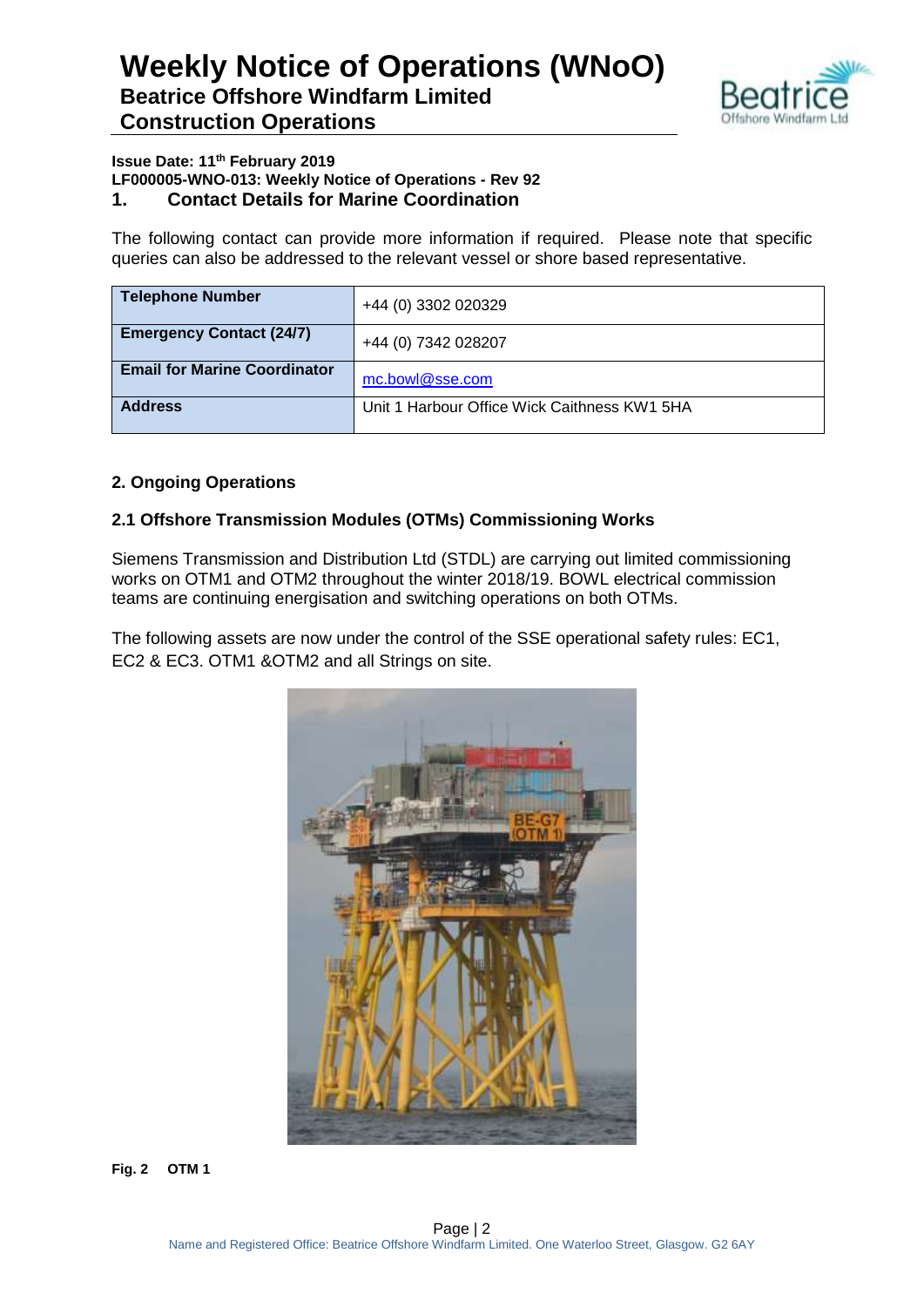

**Issue Date: 11th February 2019 LF000005-WNO-013: Weekly Notice of Operations - Rev 92**



**Fig. 3 OTM 2**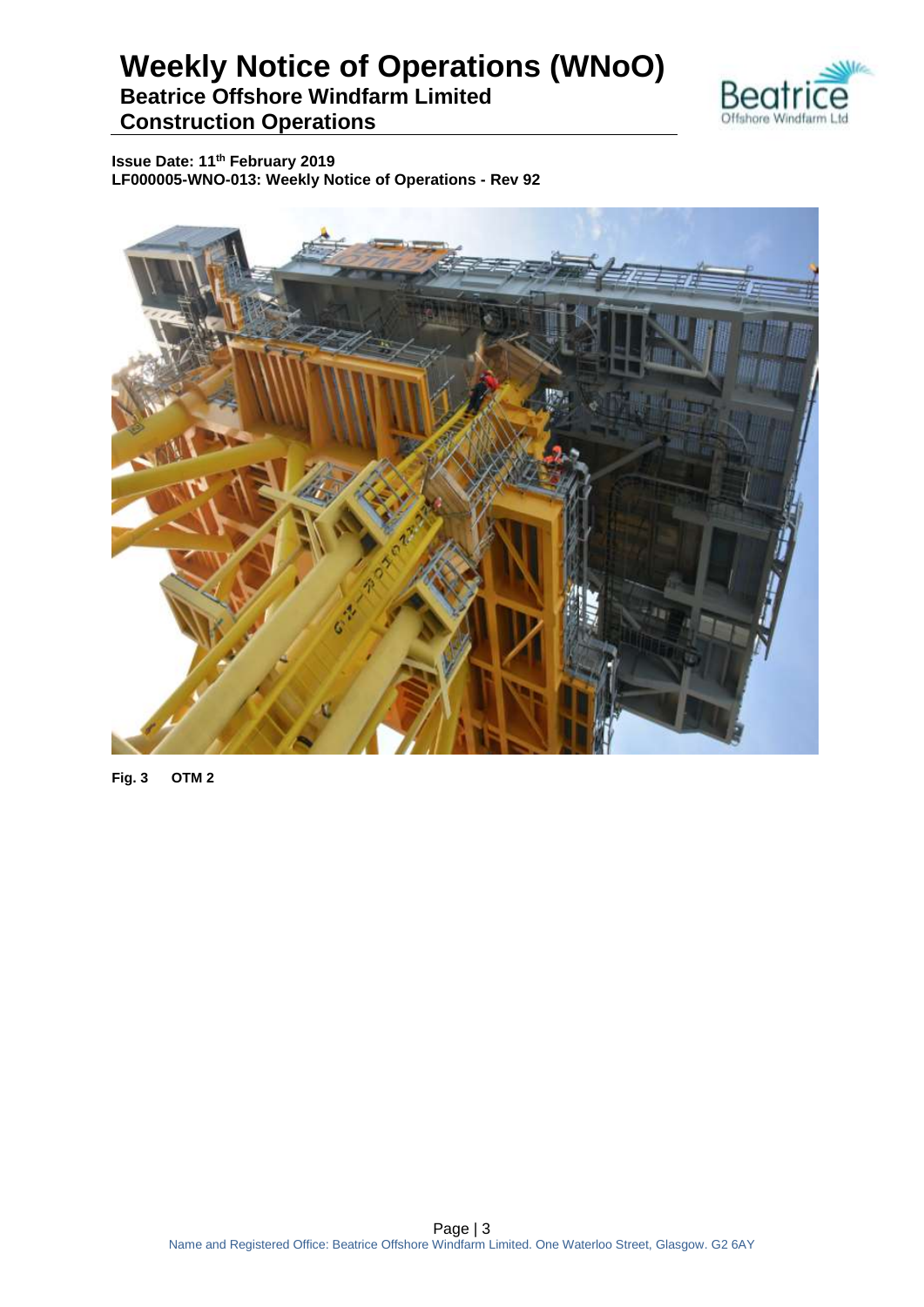

**Issue Date: 11th February 2019 LF000005-WNO-013: Weekly Notice of Operations - Rev 92**

### **2.2 Offshore Installation of Wind Turbines**

Siemens Gamesa Renewable Energy (SGRE) will supply and install 84 x 7.0 MW wind turbines in the Beatrice Offshore Windfarm (BOWL). Wind turbine installation and commissioning works commenced offshore during July 2018, with completion of the installation expected in the Spring of 2019.



**Fig. 4 Locations of WTG in the BOWL Construction Site**

### **Table 1. WTG Installation and Commissioning Progress**

**Turbine installation completed at: 59 Locations**

| Turbine commissioning complete at: 54 Locations |  |  |
|-------------------------------------------------|--|--|
|-------------------------------------------------|--|--|

| <b>Location ID</b> | <b>Latitude WGS84</b> | <b>Longitude WGS84</b> | <b>WTG Installed</b> | <b>WTG</b><br><b>Commissioned</b> |
|--------------------|-----------------------|------------------------|----------------------|-----------------------------------|
| BE-A5              | 58° 12.471' N         | 002° 59.996' W         | 30.10.2018           | 12.11.2018                        |
| BE-B <sub>5</sub>  | 58° 12.687' N         | 002° 58.873' W         | 01.11.2018           | 16.11.2018                        |
| BE-B6              | 58° 13.308' N         | 002° 58.664' W         | 26.11.2018           | 07.12.2018                        |
| BE-B7              | 58° 13.929' N         | 002° 58.456' W         | 25.11.2018           | 06.12.2018                        |
| BE-C4              | 58° 12.307' N         | 002° 57.948' W         | 26.09.2018           | 09.10.2018                        |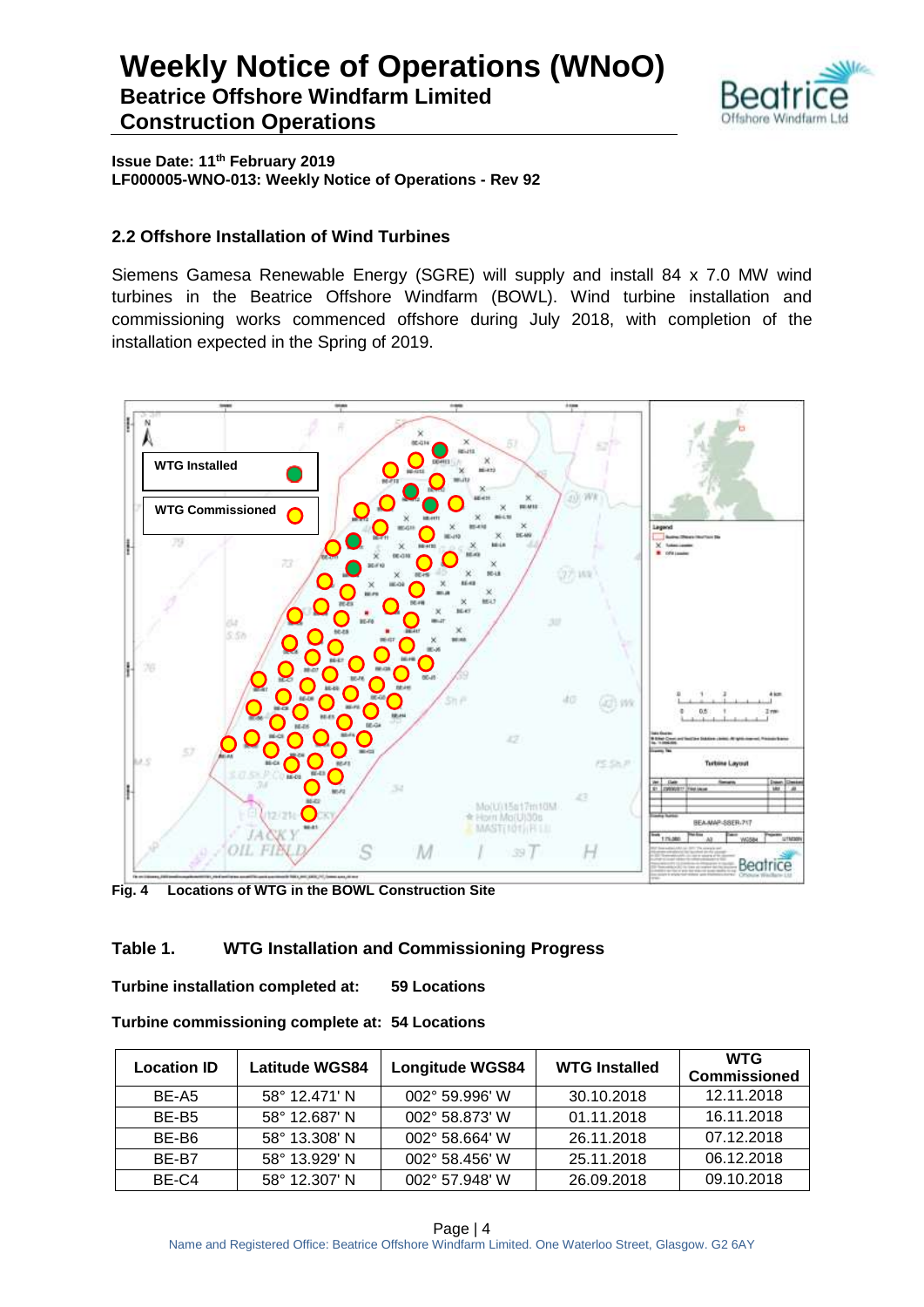

**Issue Date: 11th February 2019**

**LF000005-WNO-013: Weekly Notice of Operations - Rev 92**

| <b>Location ID</b> | <b>Latitude WGS84</b>          | <b>Longitude WGS84</b> | <b>WTG Installed</b> | <b>WTG</b><br><b>Commissioned</b> |  |
|--------------------|--------------------------------|------------------------|----------------------|-----------------------------------|--|
| BE-C5              | 58° 12.902' N                  | 002° 57.749' W         | 03.10.2018           | 28.10.2018                        |  |
| BE-C6              | 58° 13.524' N                  | 002° 57.541' W         | 19.10.2018           | 05.11.2018                        |  |
| BE-C7              | 58° 14.144' N                  | 002° 57.332' W         | 10.12.2018           | 30.12.2018                        |  |
| BE-C8              | 58° 14.766' N                  | 002° 57.124' W         | 21.12.2018           | 07.01.2019                        |  |
| BE-C9              | 58° 15.386' N                  | 002° 56.915' W         | 30.12.2019           | 17.01.2019                        |  |
| BE-D <sub>3</sub>  | 58° 11.995' N                  | 002° 57.002' W         | 20.08.2018           | 03.09.2018                        |  |
| BE-D4              | 58° 12.497' N                  | 002° 56.834' W         | 28.09.2018           | 11.10.2018                        |  |
| BE-D <sub>5</sub>  | 58° 13.117' N                  | 002° 56.626' W         | 06.10.2018           | 22.10.2018                        |  |
| BE-D6              | 58° 13.739' N                  | 002° 56.417' W         | 18.10.2018           | 16.11.2018                        |  |
| BE-D7              | 58° 14.359' N                  | 002° 56.209' W         | 15.10.2018           | 28.10.2018                        |  |
| BE-D8              | 58° 14.981' N                  | 002° 55.999' W         | 23.12.2018           | 03.01.2019                        |  |
| BE-D9              | 58° 15.602' N                  | 002° 55.790' W         | 02.01.2019           | 16.01.2019                        |  |
|                    | 58° 16.223' N                  | 002° 55.582' W         |                      | 28.01.2019                        |  |
| <b>BE-D10</b>      |                                | 002° 55.373' W         | 15.01.2018           | 16.01.2018                        |  |
| <b>BE-D11</b>      | 58° 16.844' N<br>58° 10.900' N |                        | 05.01.2019           | 22.10.2018                        |  |
| BE-E1              |                                | 002° 56.256' W         | 08.10.2018           | 15.09.2018                        |  |
| BE-E2              | 58° 11.470' N                  | 002° 56.128' W         | 02.09.2018           |                                   |  |
| BE-E3              | 58° 12.090' N                  | 002° 55.920' W         | 17.11.2018           | 29.11.2018                        |  |
| BE-E4              | 58° 12.712' N                  | 002° 55.710' W         | 05.11.2018           | 21.11.2018                        |  |
| BE-E5              | 58° 13.333' N                  | 002° 55.502' W         | 08.09.2018           | 19.09.2018                        |  |
| BE-E6              | 58° 13.954' N                  | 002° 55.293' W         | 09.09.2018           | 06.10.2018                        |  |
| BE-E7              | 58° 14.575' N                  | 002° 55.084' W         | 06.09.2018           | 17.09.2018                        |  |
| BE-E8              | 58° 15.196' N                  | 002° 54.875' W         | 14.10.2018           | 29.10.2018                        |  |
| BE-E9              | 58° 15.817' N                  | 002° 54.665' W         | 04.01.2019           | 30.01.2019                        |  |
| <b>BE-E10</b>      | 58° 16.438' N                  | 002° 54.456' W         | 29.01.2019           |                                   |  |
| <b>BE-E11</b>      | 58° 17.059' N                  | 002° 54.247' W         | 02.02.2019           |                                   |  |
| <b>BE-E12</b>      | 58° 17.680' N                  | 002° 54.037' W         | 18.01.2018           | 30.01.2019                        |  |
| BE-F2              | 58° 11.685' N                  | 002° 55.005' W         | 23.07.2018           | 06.08.2018                        |  |
| BE-F3              | 58° 12.306' N                  | 002° 54.796' W         | 01.09.2018           | 12.09.2018                        |  |
| BE-F4              | 58° 12.927' N                  | 002° 54.588' W         | 15.09.2018           | 28.09.2018                        |  |
| BE-F5              | 58° 13.548' N                  | 002° 54.378' W         | 22.08.2018           | 13.09.2018                        |  |
| BE-F6              | 58° 14.168' N                  | 002° 54.169' W         | 23.08.2018           | 09.08.2018                        |  |
| BE-F9              | 58° 16.031' N                  | 002° 53.540' W         |                      |                                   |  |
| <b>BE-F10</b>      | 58° 16.653' N                  | 002° 53.330' W         |                      |                                   |  |
| <b>BE-F11</b>      | 58° 17.274' N                  | 002° 53.120' W         | 01.12.2018           | 21.12.2018                        |  |
| <b>BE-F12</b>      | 58° 17.894' N                  | 002° 52.911' W         | 20.01.2019           | 06.02.2019                        |  |
| BE-F13             | 58° 18.516' N                  | 002° 52.701' W         | 11.11.2018           | 13.12.2018                        |  |
| BE-G3              | 58° 12.544' N                  | 002° 53.726' W         | 14.08.2018           | 25.08.2018                        |  |
| BE-G4              | 58° 13.142' N                  | 002° 53.464' W         | 12.08.2018           | 24.08.2018                        |  |
| BE-G5              | 58° 13.762' N                  | 002° 53.254' W         | 02.08.2018           | 22.08.2018                        |  |
| BE-G6              | 58° 14.384' N                  | 002° 53.044' W         | 24.07.2018           | 23.08.2018                        |  |
| BE-G8              | 58° 15.625' N                  | 002° 52.625' W         | 24.01.2019           | 05.02.2019                        |  |
| BE-G9              | 58° 16.247' N                  | 002° 52.415' W         |                      |                                   |  |
| <b>BE-G10</b>      | 58° 16.867' N                  | 002° 52.204' W         |                      |                                   |  |
| <b>BE-G11</b>      | 58° 17.488' N                  | 002° 51.994' W         |                      |                                   |  |
| <b>BE-G12</b>      | 58° 18.109' N                  | 002° 51.784' W         | 02.02.2019           |                                   |  |
| <b>BE-G13</b>      | 58° 18.730' N                  | 002° 51.574' W         | 04.12.2018           | 15.12.2018                        |  |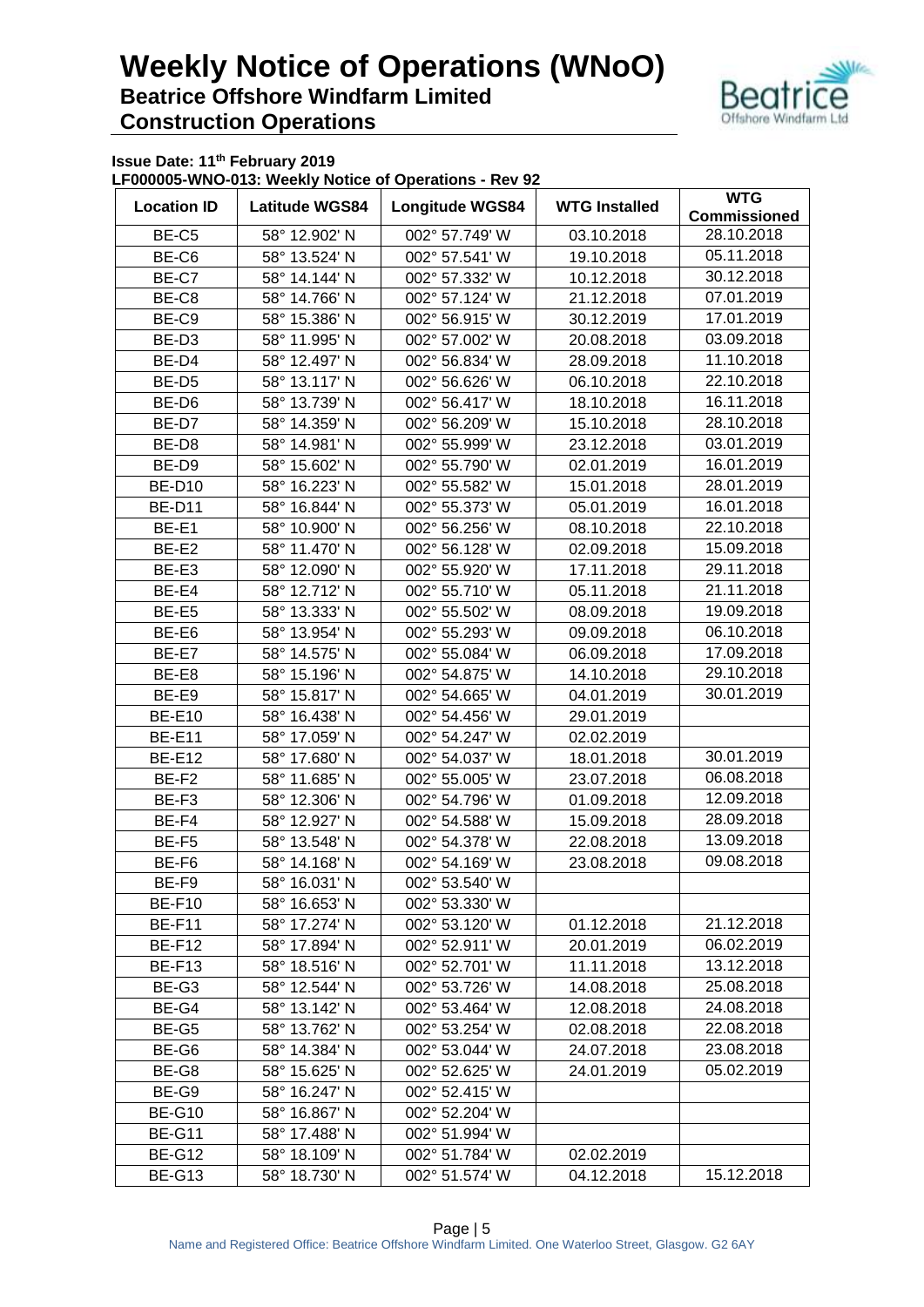

**Issue Date: 11th February 2019**

**LF000005-WNO-013: Weekly Notice of Operations - Rev 92**

| <b>Location ID</b> | $\ldots$<br><b>Latitude WGS84</b> | <b>Longitude WGS84</b> | <b>WTG Installed</b> | <b>WTG</b><br><b>Commissioned</b> |
|--------------------|-----------------------------------|------------------------|----------------------|-----------------------------------|
| <b>BE-G14</b>      | 58° 19.351' N                     | 002° 51.362' W         |                      |                                   |
| BE-H4              | 58° 13.356' N                     | 002° 52.339' W         | 31.07.2018           | 20.08.2018                        |
| BE-H <sub>5</sub>  | 58° 13.977' N                     | 002° 52.130' W         | 20.07.2018           | 03.08.2018                        |
| BE-H <sub>6</sub>  | 58° 14.598' N                     | 002° 51.920' W         | 19.07.2018           | 01.08.2018                        |
| BE-H7              | 58° 15.219' N                     | 002° 51.709' W         | 24.12.2018           | 06.01.2019                        |
| BE-H <sub>8</sub>  | 58° 15.840' N                     | 002° 51.499' W         | 16.08.2018           | 24.11.2018                        |
| BE-H9              | 58° 16.461' N                     | 002° 51.289' W         | 17.09.2018           | 24.11.2018                        |
| <b>BE-H10</b>      | 58° 17.082' N                     | 002° 51.079' W         | 02.12.2018           | 15.12.2018                        |
| <b>BE-H11</b>      | 58° 17.703' N                     | 002° 50.867' W         | 05.02.2019           |                                   |
| <b>BE-H12</b>      | 58° 18.324' N                     | 002° 50.657' W         | 23.01.2019           | 03.02.2019                        |
| <b>BE-H13</b>      | 58° 18.944' N                     | 002° 50.446' W         | 03.02.2019           |                                   |
| BE-J5              | 58° 14.192' N                     | 002° 51.005' W         | 14.07.2018           | 10.08.2018                        |
| BE-J6              | 58° 14.812' N                     | 002° 50.795' W         |                      |                                   |
| BE-J7              | 58° 15.433' N                     | 002° 50.585' W         |                      |                                   |
| BE-J8              | 58° 16.055' N                     | 002° 50.373' W         |                      |                                   |
| BE-J9              | 58° 16.675' N                     | 002° 50.163' W         | 06.01.2019           | 19.01.2019                        |
| <b>BE-J10</b>      | 58° 17.296' N                     | 002° 49.952' W         |                      |                                   |
| <b>BE-J11</b>      | 58° 17.917' N                     | 002° 49.741' W         | 26.12.2018           | 14.01.2019                        |
| <b>BE-J12</b>      | 58° 18.538' N                     | 002° 49.530' W         |                      |                                   |
| <b>BE-J13</b>      | 58° 19.159' N                     | 002° 49.319' W         |                      |                                   |
| BE-K6              | 58° 15.027' N                     | 002° 49.669' W         |                      |                                   |
| BE-K7              | 58° 15.648' N                     | 002° 49.459' W         |                      |                                   |
| BE-K8              | 58° 16.269' N                     | 002° 49.247' W         |                      |                                   |
| BE-K9              | 58° 16.890' N                     | 002° 49.036' W         |                      |                                   |
| <b>BE-K10</b>      | 58° 17.510' N                     | 002° 48.825' W         |                      |                                   |
| <b>BE-K11</b>      | 58° 18.131' N                     | 002° 48.614' W         |                      |                                   |
| <b>BE-K12</b>      | 58° 18.752' N                     | 002° 48.403' W         |                      |                                   |
| BE-L7              | 58° 15.862' N                     | 002° 48.333' W         |                      |                                   |
| BE-L8              | 58° 16.482' N                     | 002° 48.122' W         |                      |                                   |
| BE-L9              | 58° 17.104' N                     | 002° 47.910' W         |                      |                                   |
| <b>BE-L10</b>      | 58° 17.724' N                     | 002° 47.698' W         |                      |                                   |
| BE-M9              | 58° 17.317' N                     | 002° 46.784' W         |                      |                                   |
| <b>BE-M10</b>      | 58° 17.938' N                     | 002° 46.571' W         |                      |                                   |

### **2.2.1 Activity Description**

On behalf of BOWL, Siemens Gamesa Renewable Energy (SGRE) will supply 84 x SWT -7.0- 154, 7MW Wind Turbine Generators to the laydown and assembly yard at Nigg Energy Park, in the Moray Firth.

Following pre-assembly, five sets of WTGs will be loaded onto the Offshore Installation / Jack up vessel Pacific Orca. The vessel will transport the WTGs to the BOWL construction site, installing each of the structures in a pre-programmed installation sequence.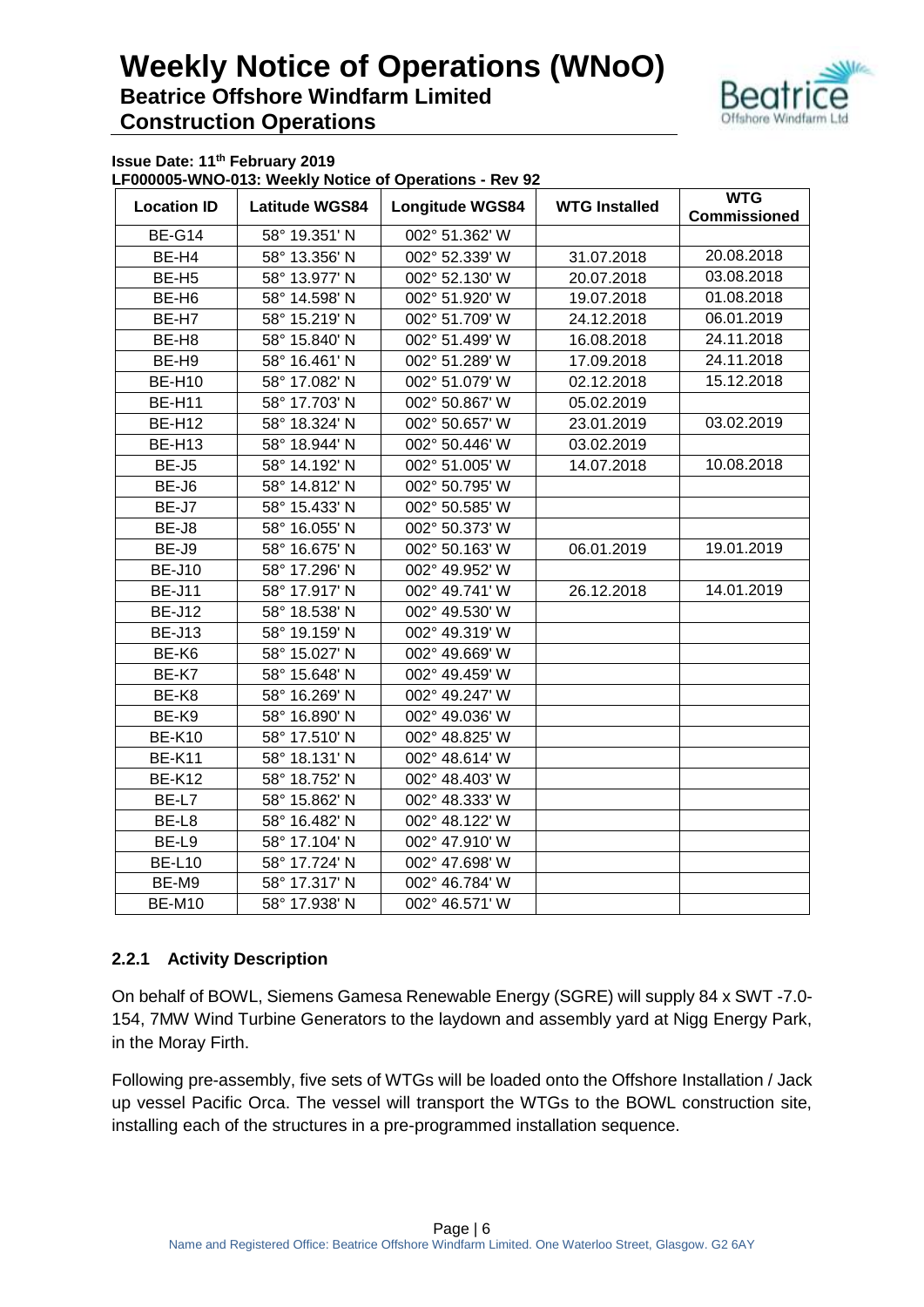

**Issue Date: 11th February 2019 LF000005-WNO-013: Weekly Notice of Operations - Rev 92**

The commissioning works will be carried out using a combination of the Walk to Work (W2W) vessel Island Crown and crew transfer vessels (CTVs), Fob Swath 3 and Seacat Resolute.

SGRE will also install and commission the Supervisory Control and Data Acquisition (SCADA) system for the operation of the WTGs.



**Fig. 5 Siemens SWT-7.0-154 WTG installed at Beatrice OWF**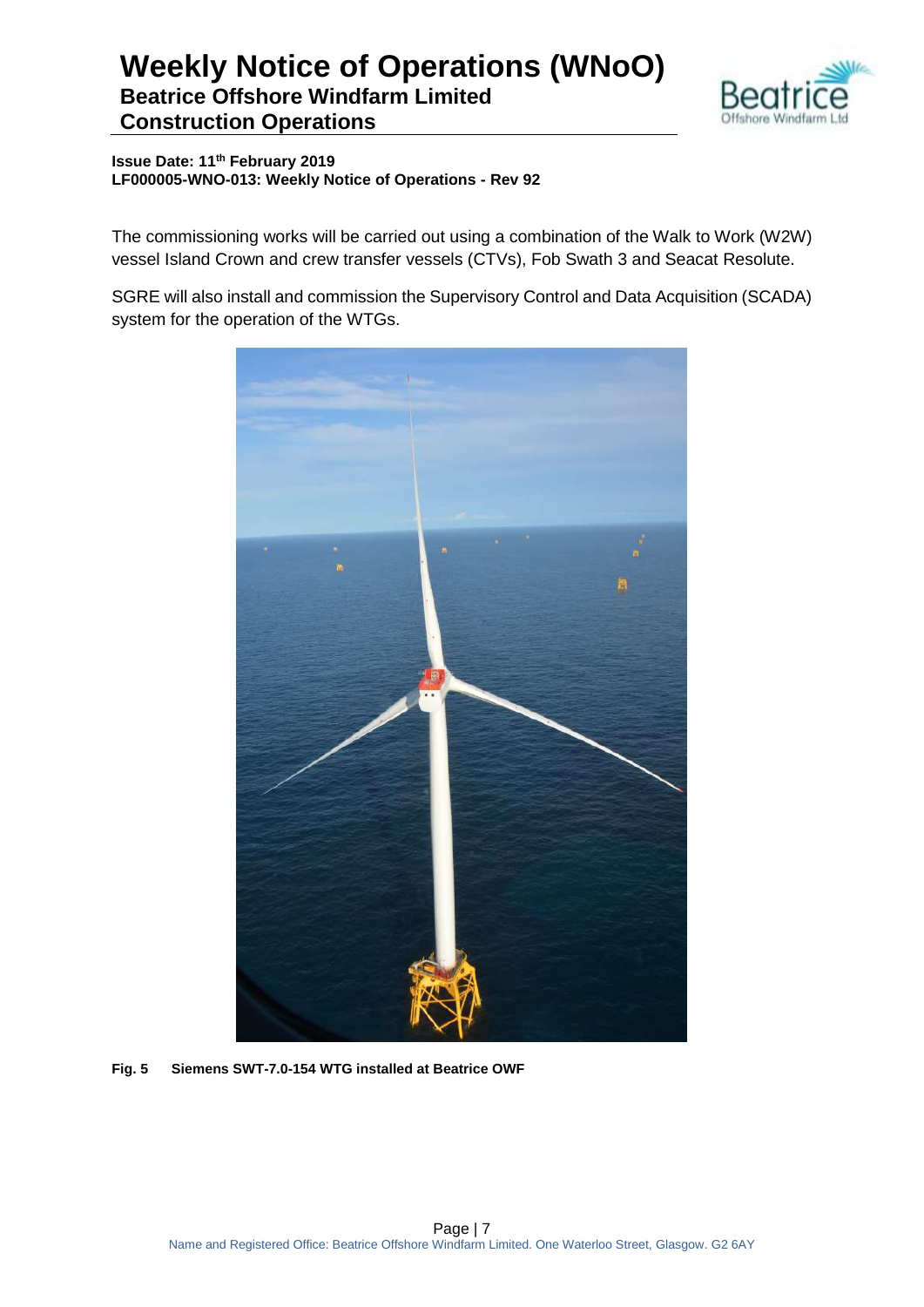

**Issue Date: 11th February 2019 LF000005-WNO-013: Weekly Notice of Operations - Rev 92**

### **2.2.2 Vessels Involved in Activity**

The Offshore Supply Vessel / Jack-up Pacific Orca will carry out the installation of the 84 WTG. The commissioning works for the WTG will be carried out using the W2W vessel Island Crown and CTVs Seacat Resolute and Fob Swath 3.

| <b>Pacific Orca</b>                                       |                                                                                                                                                                                               |  |  |  |
|-----------------------------------------------------------|-----------------------------------------------------------------------------------------------------------------------------------------------------------------------------------------------|--|--|--|
| <b>General Description and Dims</b>                       | Offshore Installation / Jack up Vessel 161m x 49m                                                                                                                                             |  |  |  |
| <b>Call Sign:</b>                                         | 5BRE3                                                                                                                                                                                         |  |  |  |
| <b>MMSI:</b>                                              | 210548000                                                                                                                                                                                     |  |  |  |
| <b>Onshore Representative:</b>                            | Gert Christensen, Marine Operation Manager<br>Siemens Gamesa Renewable Energy A/S<br>Fiskergade 1-9, 7100 Vejle, Denmark<br>Mobile: +45 24295577<br>mailto:gert.christensen@siemensgamesa.com |  |  |  |
|                                                           |                                                                                                                                                                                               |  |  |  |
|                                                           | <b>Island Crown</b>                                                                                                                                                                           |  |  |  |
| <b>General Description and Dimensions:</b>                | Accommodation and 'Walk to Work' vessel<br>L:96.8m / B:20m                                                                                                                                    |  |  |  |
| <b>Call Sign:</b>                                         | LACO <sub>8</sub>                                                                                                                                                                             |  |  |  |
| <b>MMSI:</b>                                              | 257245000                                                                                                                                                                                     |  |  |  |
| <b>Onshore Representative:</b>                            | Gert Christensen, Marine Operation Manager<br>Siemens Gamesa Renewable Energy A/S<br>Fiskergade 1-9, 7100 Vejle, Denmark<br>Mobile: +45 24295577                                              |  |  |  |
| mailto:gert.christensen@siemensgamesa.com<br>de partie de |                                                                                                                                                                                               |  |  |  |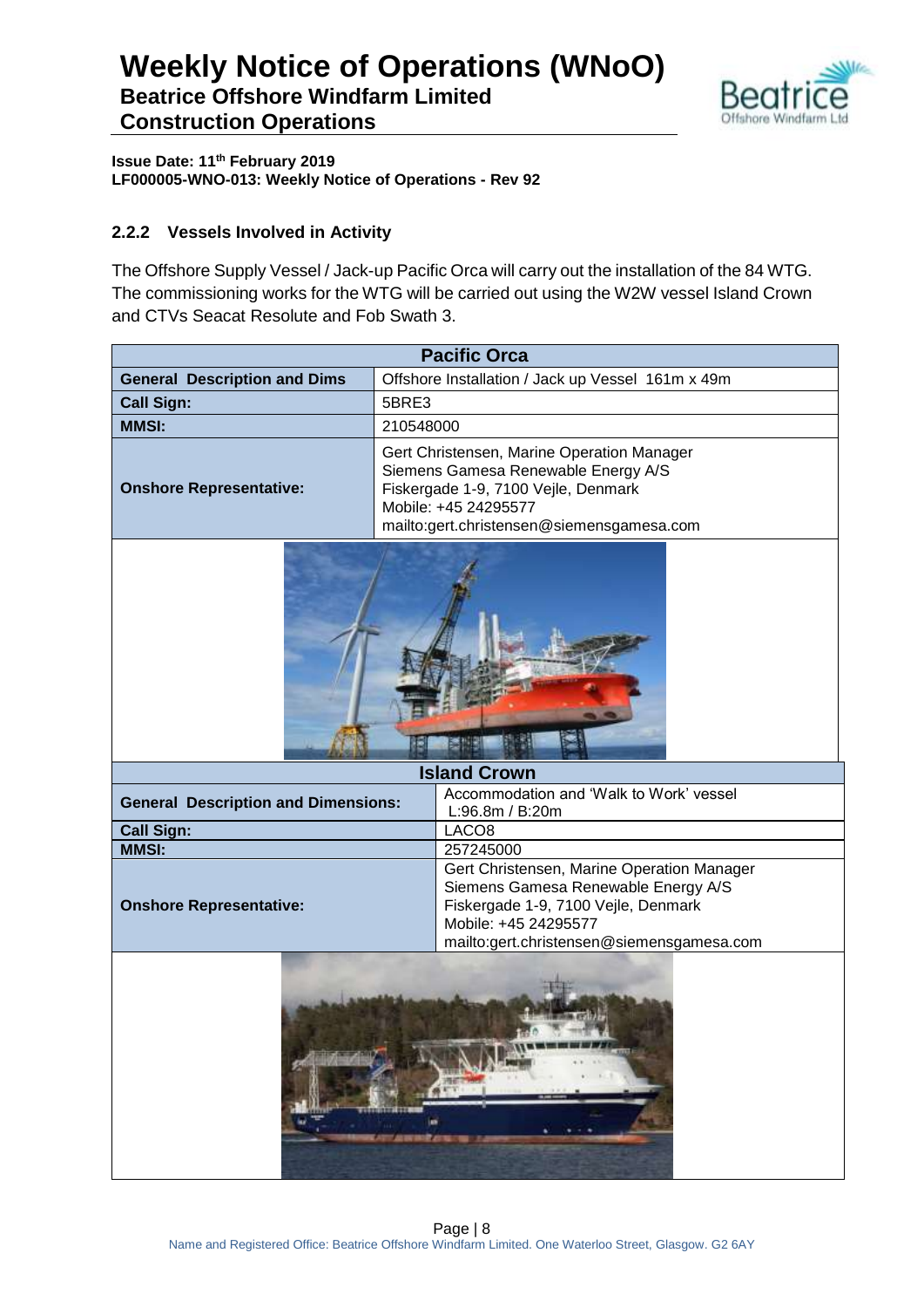

### **Issue Date: 11th February 2019**

**LF000005-WNO-013: Weekly Notice of Operations - Rev 92**

| <b>Fob Swath 3</b>                         |                                            |  |  |
|--------------------------------------------|--------------------------------------------|--|--|
| <b>General Description and Dimensions:</b> | Crew Transfer Vessel (CTV)                 |  |  |
|                                            | L: 25m / B: 11m                            |  |  |
| <b>Call Sign:</b><br>OUWY <sub>2</sub>     |                                            |  |  |
| <b>MMSI:</b>                               | 219460000                                  |  |  |
|                                            | Gert Christensen, Marine Operation Manager |  |  |
|                                            | Siemens Gamesa Renewable Energy A/S        |  |  |
| <b>Onshore Representative:</b>             | Fiskergade 1-9, 7100 Vejle, Denmark        |  |  |
|                                            | Mobile: +45 24295577                       |  |  |
|                                            | mailto:gert.christensen@siemensgamesa.com  |  |  |



| <b>Seacat Resolute</b>                     |                                            |  |  |
|--------------------------------------------|--------------------------------------------|--|--|
| <b>General Description and Dimensions:</b> | Crew Transfer Vessel (CTV)                 |  |  |
|                                            | L: 25m / B: 11m                            |  |  |
| <b>Call Sign:</b>                          | 2FWR9                                      |  |  |
| <b>MMSI:</b>                               | 235094873                                  |  |  |
|                                            | Gert Christensen, Marine Operation Manager |  |  |
|                                            | Siemens Gamesa Renewable Energy A/S        |  |  |
| <b>Onshore Representative:</b>             | Fiskergade 1-9, 7100 Vejle, Denmark        |  |  |
|                                            | Mobile: +45 24295577                       |  |  |
|                                            | mailto:gert.christensen@siemensgamesa.com  |  |  |
|                                            |                                            |  |  |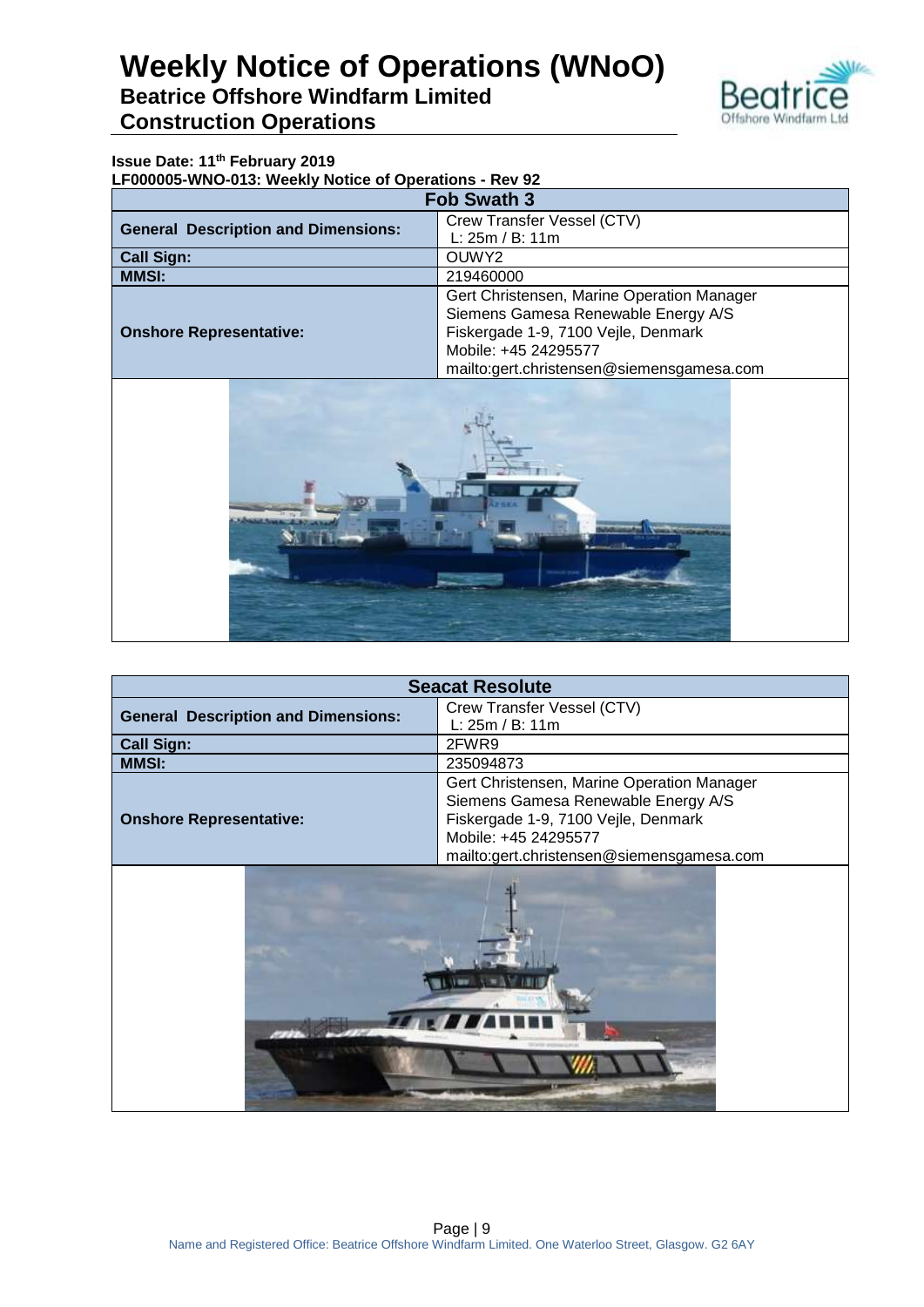

**Issue Date: 11th February 2019 LF000005-WNO-013: Weekly Notice of Operations - Rev 92**

### **2.3 Operational & Maintenance (O & M)**

The transfer of custody, from project construction to Operations and Maintenance (O & M), of the first six WTG's on the Amber String took place on 7<sup>th</sup> September 2018.

Gold, Blue, Lime, Cyan & Maroon Strings are now also under O & M custody.



#### **Fig. 8 Custody of Assets Chart**

Siemens Gamesa Renewable Energy (SGRE) has taken over operational control of the scheduled maintenance and troubleshooting of the WTGs on the assets now under their custody.

To assist them in this regard they have engaged the CTV's Seacat Mischief, Dalby Ribble and an Airbus Helicopter H145 aircraft operated by the German company WIKING Helicopter Service GmbH.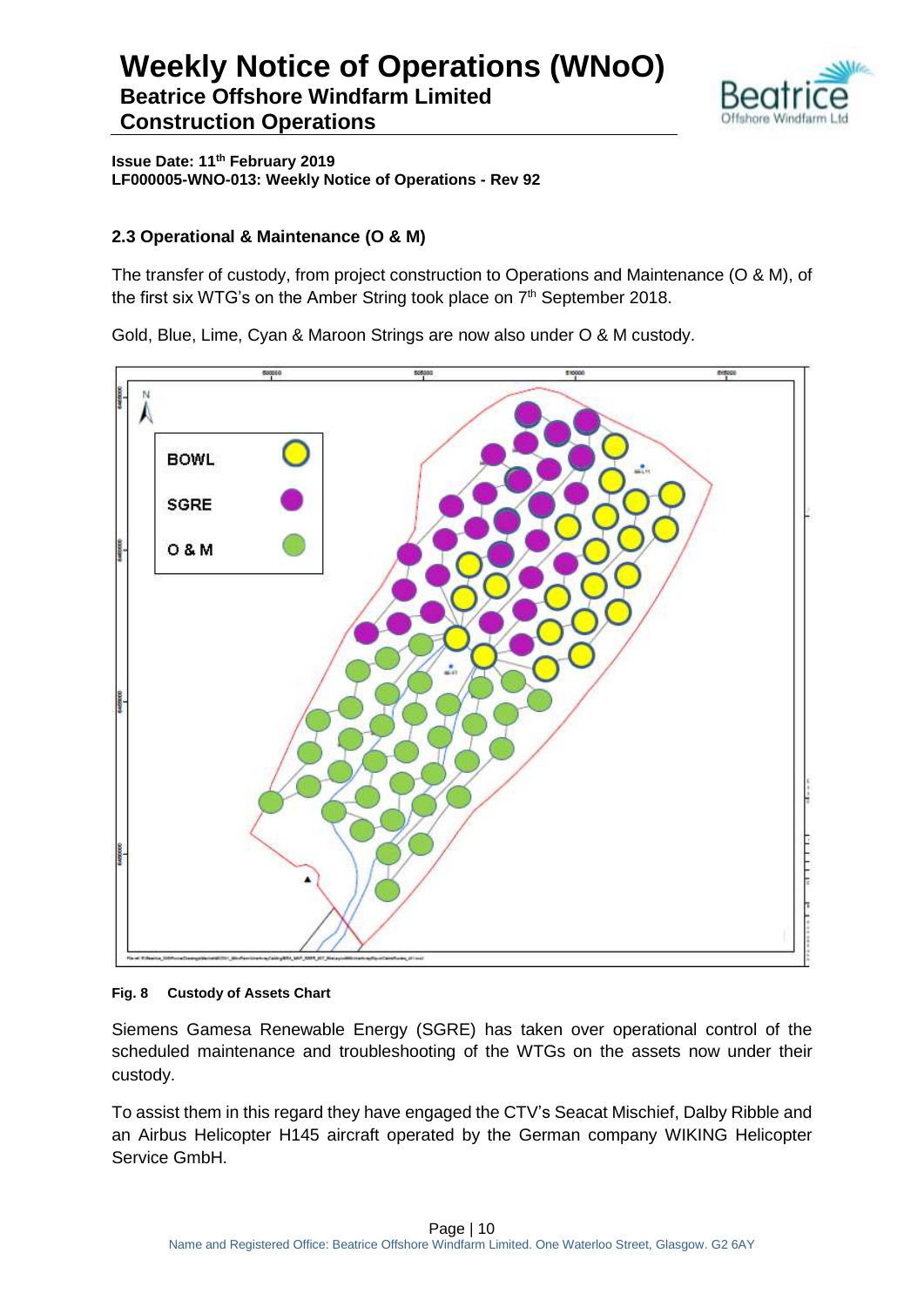

**Issue Date: 11th February 2019 LF000005-WNO-013: Weekly Notice of Operations - Rev 92**

The helicopter is based in a temporary hanger at Wick airport and will be used to transport suitably qualified SGRE technicians to work on the turbines when conditions to transfer by CTV are exceeded, but flying conditions are within limits. The technicians will be transferred to and from the nacelle by heli-hoist.

### **2.3.1 Vessel & Aircraft Engaged in Activity**

| <b>Seacat Mischief</b>                     |                                                         |  |  |  |
|--------------------------------------------|---------------------------------------------------------|--|--|--|
| <b>General Description and Dimensions:</b> | Crew Transfer Vessel (CTV)                              |  |  |  |
|                                            | L: 24m / B: 8m                                          |  |  |  |
| <b>Call Sign:</b>                          | <b>2IXU5</b>                                            |  |  |  |
| <b>MMSI:</b>                               | 235113651                                               |  |  |  |
|                                            | <b>Barry Lucken</b>                                     |  |  |  |
|                                            | Offshore Service Manager                                |  |  |  |
| <b>Onshore Representative:</b>             | Beatrice Offshore Windfarm Ltd                          |  |  |  |
|                                            | +44 7921 836268                                         |  |  |  |
|                                            | Barry.Lucken@siemensgamesa.com                          |  |  |  |
|                                            |                                                         |  |  |  |
|                                            | <b>Wiking Helicopter H145</b>                           |  |  |  |
|                                            | Airbus H145. Twin-engine, multi-purpose helicopter. LOA |  |  |  |
| <b>General Description and Dimensions:</b> | 13.63 x 3.29 x 4.00m                                    |  |  |  |
|                                            | Rotor diameter 11.0m                                    |  |  |  |
| <b>Call Sign:</b>                          | WHS2AG "Wiking 2 Alpha Golf"                            |  |  |  |
|                                            | <b>Barry Lucken</b>                                     |  |  |  |
|                                            | <b>Offshore Service Manager</b>                         |  |  |  |
| <b>Onshore Representative:</b>             | Beatrice Offshore Windfarm Ltd<br>+44 7921 836268       |  |  |  |
|                                            | Barry.Lucken@siemensgamesa.com                          |  |  |  |
|                                            |                                                         |  |  |  |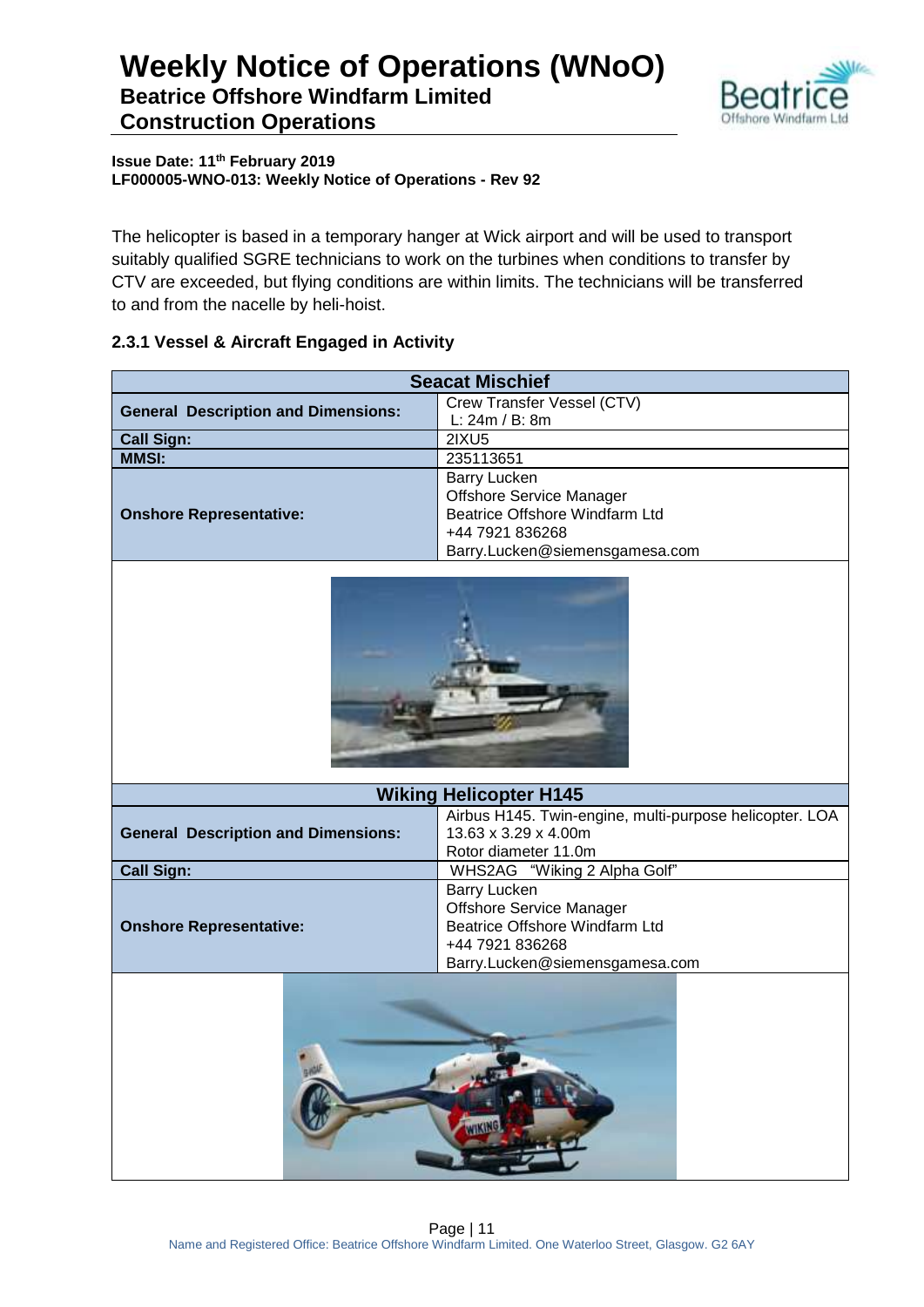

**Issue Date: 11th February 2019 LF000005-WNO-013: Weekly Notice of Operations - Rev 92**

| <b>Dalby Ribble</b>                        |                                                                                                                                               |  |  |
|--------------------------------------------|-----------------------------------------------------------------------------------------------------------------------------------------------|--|--|
| <b>General Description and Dimensions:</b> | Crew Transfer Vessel (CTV)<br>L: 26m / B: 10m                                                                                                 |  |  |
| <b>Call Sign:</b><br>2IVX5                 |                                                                                                                                               |  |  |
| <b>MMSI:</b>                               | 235113236                                                                                                                                     |  |  |
| <b>Onshore Representative:</b>             | <b>Barry Lucken</b><br><b>Offshore Service Manager</b><br>Beatrice Offshore Windfarm Ltd<br>+44 7921 836268<br>Barry.Lucken@siemensgamesa.com |  |  |



### **2.4 Scientific Equipment**

The following table shows the locations of the University of Aberdeen's scientific moorings, which are located within the construction site.

| <b>Name</b> | As laid coordinates<br>(WGS84 datum)     |                | Characteristics              |
|-------------|------------------------------------------|----------------|------------------------------|
| 160         | 002° 49.931'W<br>58° 17.648'N            |                | Subsurface with transponder  |
| 161         | 58° 13.000' N<br>002° 56.011' W          |                | Subsurface with transponder. |
| 162         | 58° 18.176' N<br>$002^{\circ}$ 54.124' W |                | Subsurface with transponder. |
| 164         | 58° 12.817' N                            | 002° 51.694' W | Subsurface with transponder  |

The moorings support sound recording equipment and acoustic loggers that record echolocation clicks of dolphins and porpoises (see images as the foot of this notice) Subsurface moorings fitted with acoustic releases extend no more than three metres vertically from the seabed. Subsurface moorings without acoustic releases extend no more than two metres vertically from the seabed.

A Notice to Mariners will be issued when the moorings are permanently discontinued.

For information and enquiries please contact:

Tim Candido- Barton, Lighthouse Field Station, University of Aberdeen, George Street, Cromarty,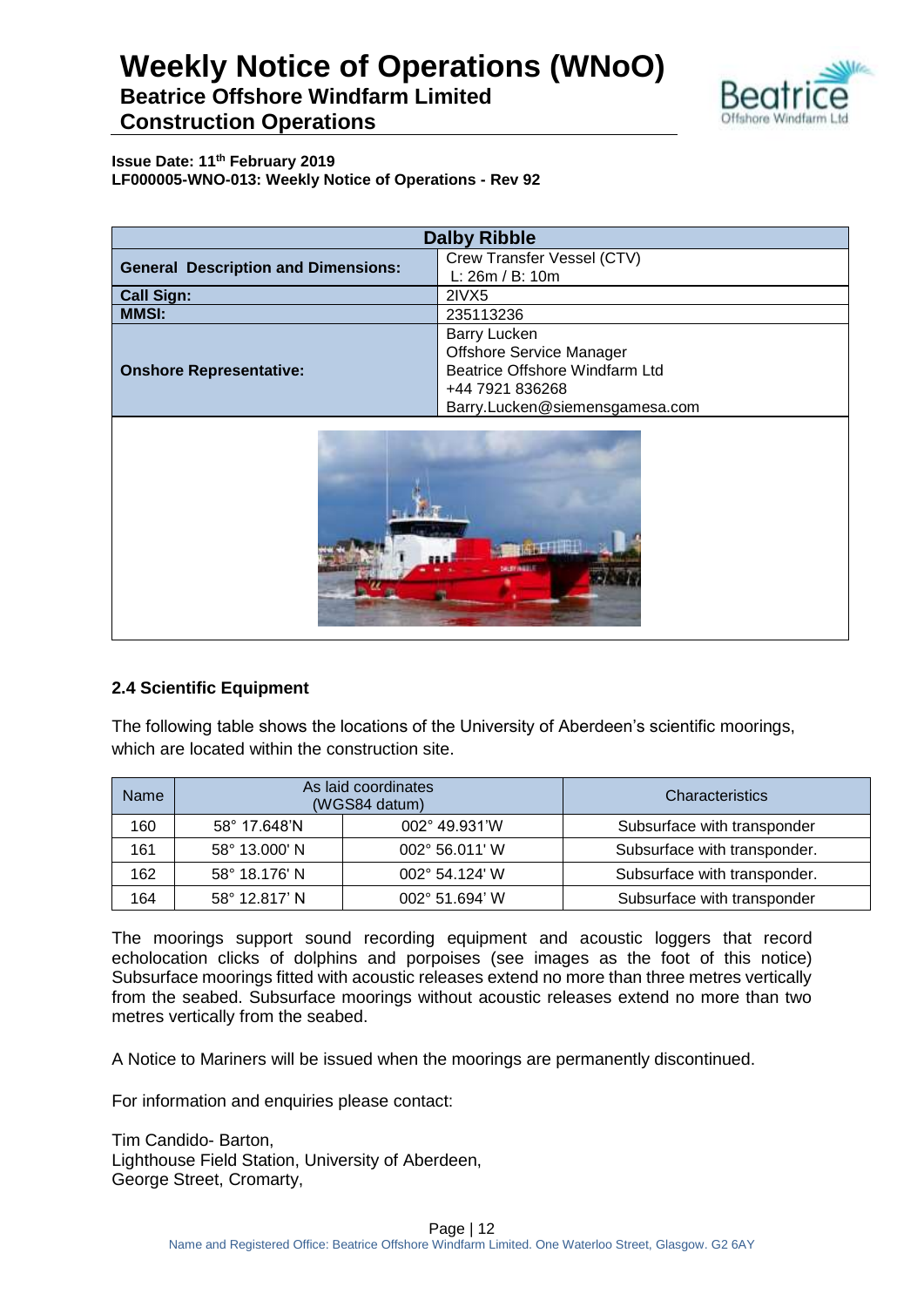

**Issue Date: 11th February 2019 LF000005-WNO-013: Weekly Notice of Operations - Rev 92** Ross-shire, IV11 8YL. Tel: +44 (0)1381 600548. [t.r.barton@abdn.ac.uk](mailto:t.r.barton@abdn.ac.uk)



Acoustic logger  $(600 \times 95 \text{mm})$ 

Sound Recorder  $(900 \times 170$ mm)

### **Fig. 9 Examples of equipment that the above moorings support**



#### **Fig. 10 Scientific equipment locations (remaining locations in red)**

### **3. General Safety Advice**

All vessels engaged in the activity will exhibit appropriate lights and shapes prescribed by the International Regulations for Preventing Collisions at Sea; relative to their operations. All vessels engaged in the activity will also transmit an Automatic Identification System (AIS) message.



Sound recorder  $(200 \times 60$ mm $)$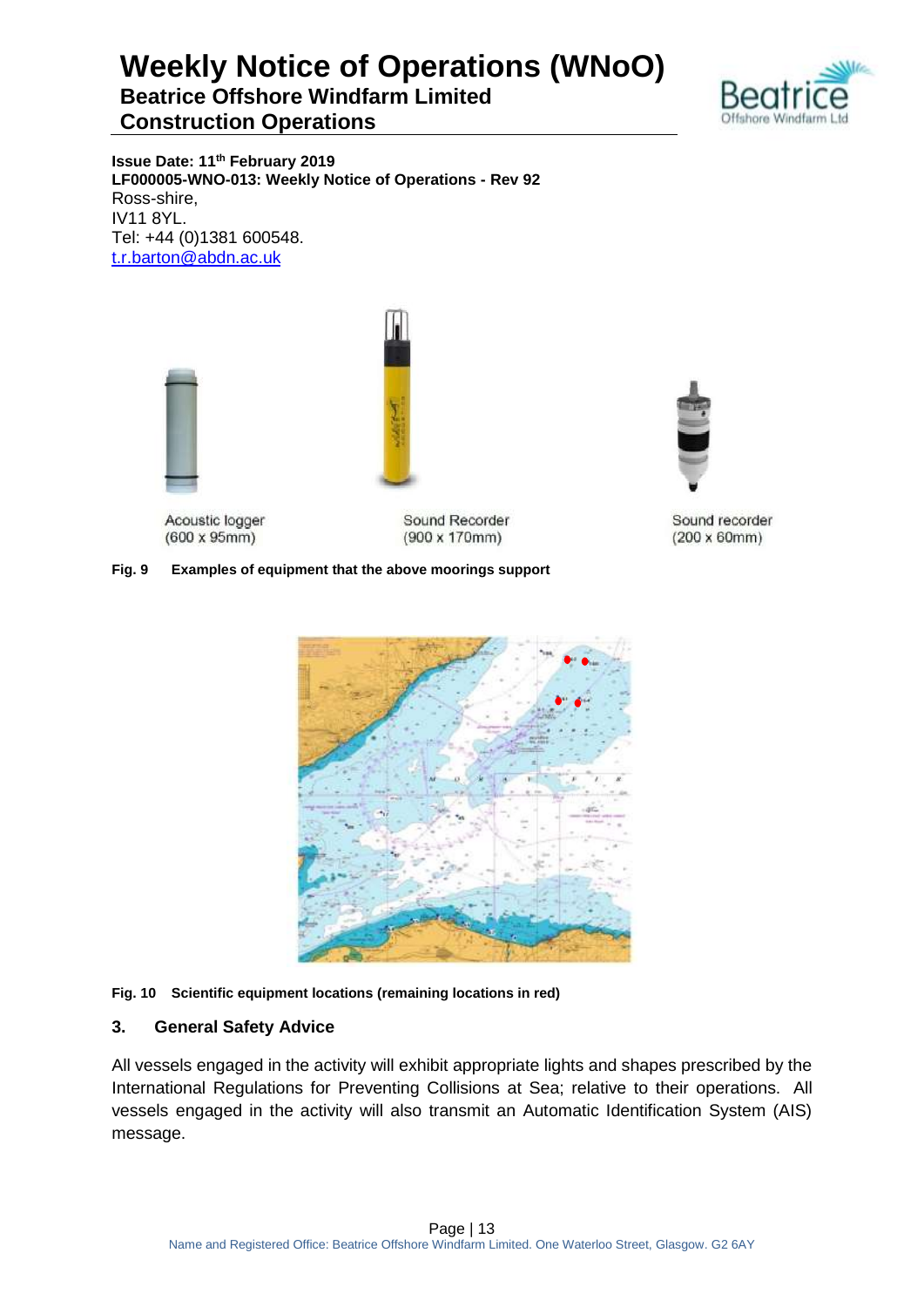

#### **Issue Date: 11th February 2019**

#### **LF000005-WNO-013: Weekly Notice of Operations - Rev 92**

The Secretary of State has authorised the use of the following safety zones as per Notice to Mariners LF000005-NTM-004.

- 1. 500 metres radius around each wind turbine, offshore transformer module and / or their substructures and foundations comprising the Beatrice Offshore Wind Farm whilst work is being performed as indicated by the presence of construction vessels.
- 2. 50 metres radius around each wind turbine, offshore transformer module and / or their substructure and foundations installed but waiting to be commissioned as part of the Beatrice Offshore Wind Farm.

ALL VESSELS ARE REQUESTED to give all construction and support vessels a wide berth.

MARINERS ARE REMINDED to navigate with caution and keep continued watch on VHF Ch. 70 / 16 when navigating the area.

The Chart shown on page 19 below, shows the indicative transit routes and site entry gates for vessels entering the construction site from either the port of Wick (North) and Cromarty / Nigg (South) to avoid the highest density areas of static fishing gear.

### **4. Safety Zone Monitoring**

Dedicated guard vessels have been utilised during all key construction activities on site, however now that the most vulnerable operations are complete, the guard duties covering the monitoring of Safety Zones, have been re-assigned to the Marine Coordination Centre (MCC) and other on-site vessels. The following conditions apply to ensure continuous monitoring during the remaining construction phase:

- Marine coordination undertaken in Wick from the established MCC, including 24-hour site monitoring via AIS and radar (both OTMs are fitted with AIS, X-band RADAR and marine VHF radios, including Digital Selective Calling (DSC));
- 500m safety zones around any structure where active construction work is ongoing (as denoted by the presence of a construction vessel);
- 50m safety zones around any finished structure up until the point of commissioning;
- All jackets have appropriate temporary or permanent lighting in operation;
- All jackets (both pre-and post-turbine installation) are marked with yellow paint as required;
- The agreed cardinal marks and special marks remain in place and will continue to be in place until the NLB are satisfied that final operational lighting and marking has been commissioned;
- The cardinal marks are broadcasting via AIS;
- Continued compliance with the BOWL Navigational Safety Plan
- The wind farm is marked on the appropriately scaled Admiralty Chart;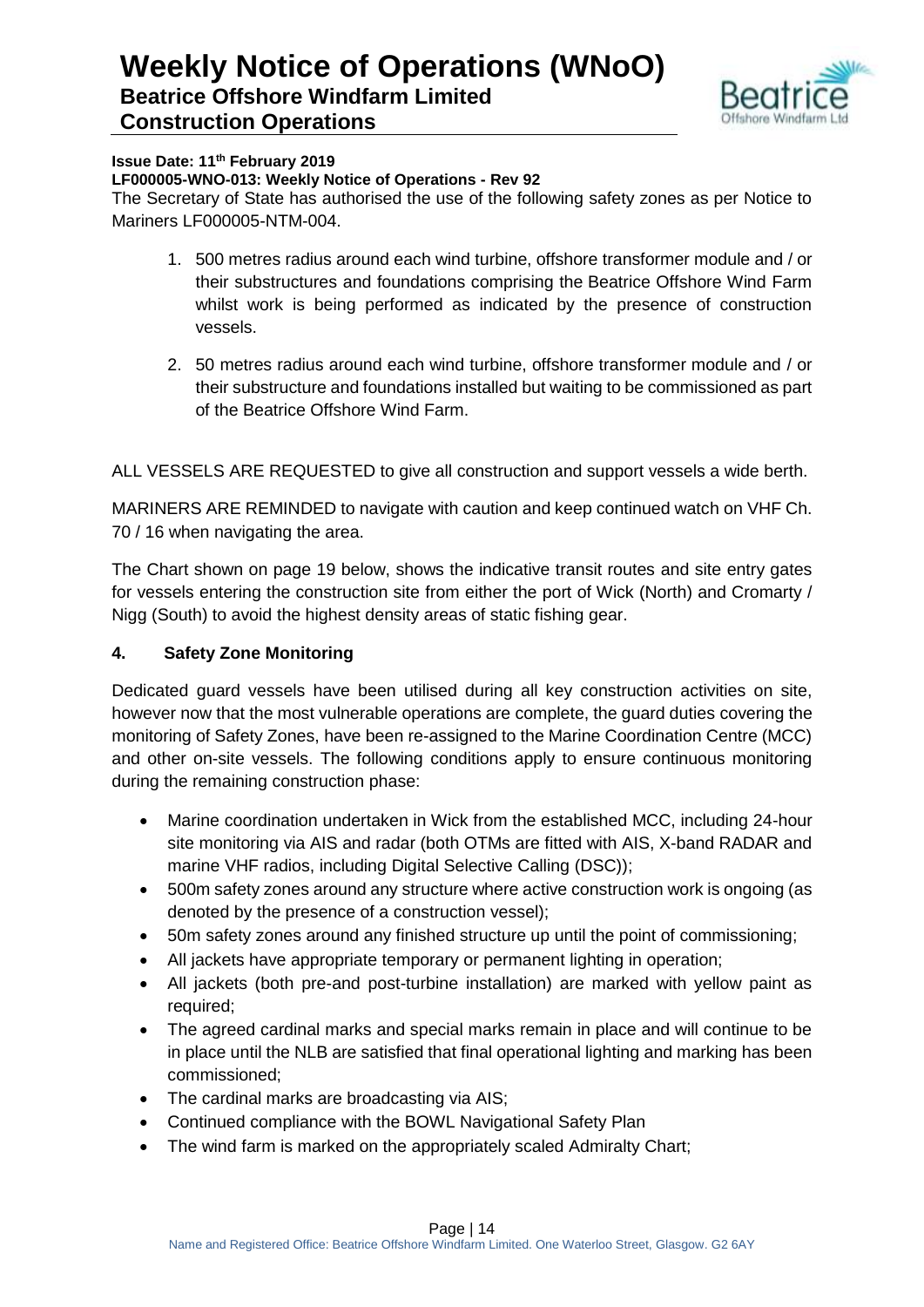

### **Issue Date: 11th February 2019**

### **LF000005-WNO-013: Weekly Notice of Operations - Rev 92**

 Weekly notices of operations and notices to mariners will continue to be issued, and notices will be submitted via Kingfisher bulletins where appropriate.

### **5. Fisheries Liaison**

Fisheries liaison associated with the activity will be co-ordinated by Brown and May Marine. For any commercial fishery queries please contact:

Jen Miller Tel + 44 (0)1379 872144 Mobile +44 (0)7519 106002 [jen.miller@brownmay.com](mailto:jen.miller@brownmay.com)

All vessels are to be aware that there has been increased fishing activity close to the BOWL site and vessels may encounter static fishing gear whilst transiting to and from the site. Vessels sheltering to the South and West of the site should pay particular attention and keep a sharp lookout for such static fishing gear. Vessels are reminded that there are recommended transit routes to site, which should help avoid the areas of known fishing activity. (See chart Page 19)

### **6. Distribution List**

The distribution of this notice is as per email recipient's header. A central list of recipients is maintained by the Marine Coordinator. If you are not the appropriate recipient of these notices or do not wish to receive the notices in the future, please contact us at the address included in Section 1 of this notice.

### **7. Website**

The official website of Beatrice Offshore Windfarm Limited can be found at:

### **[https://www.beatricewind.com](https://www.beatricewind.com/)**

This contains all Notices to Mariners (NtM) published by BOWL and all Weekly Notices of Operations, together with a large amount of general information about the Project.

There is also a Twitter feed at [https://twitter.com/beatricewind.](https://twitter.com/beatricewind)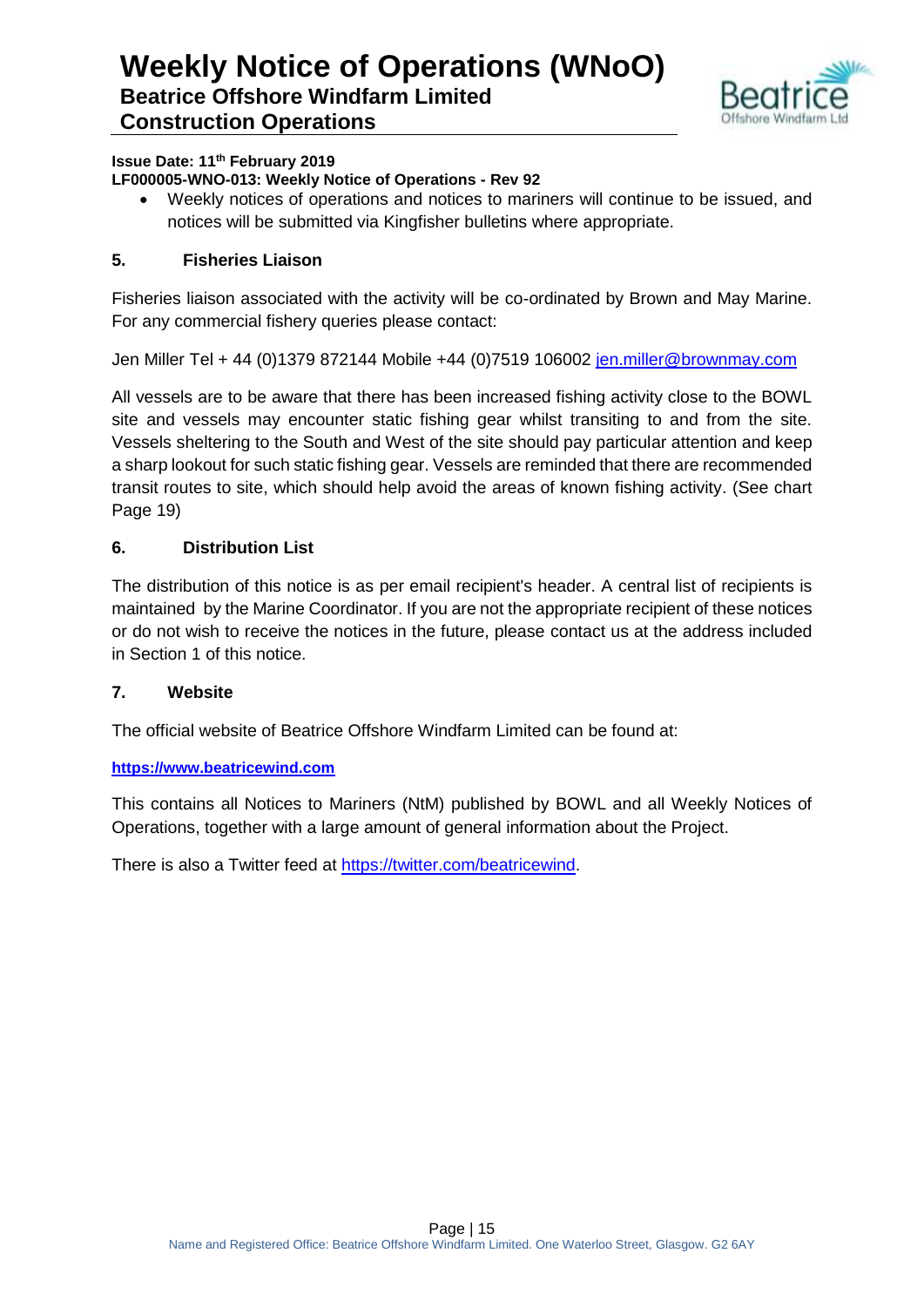# **Weekly Notice of Operations (WNoO)**

### **Beatrice Offshore Windfarm Limited Construction Operations**



**Issue Date: 11th February 2019 LF000005-WNO-013: Weekly Notice of Operations - Rev 92**



Page | 16 Name and Registered Office: Beatrice Offshore Windfarm Limited. One Waterloo Street, Glasgow. G2 6AY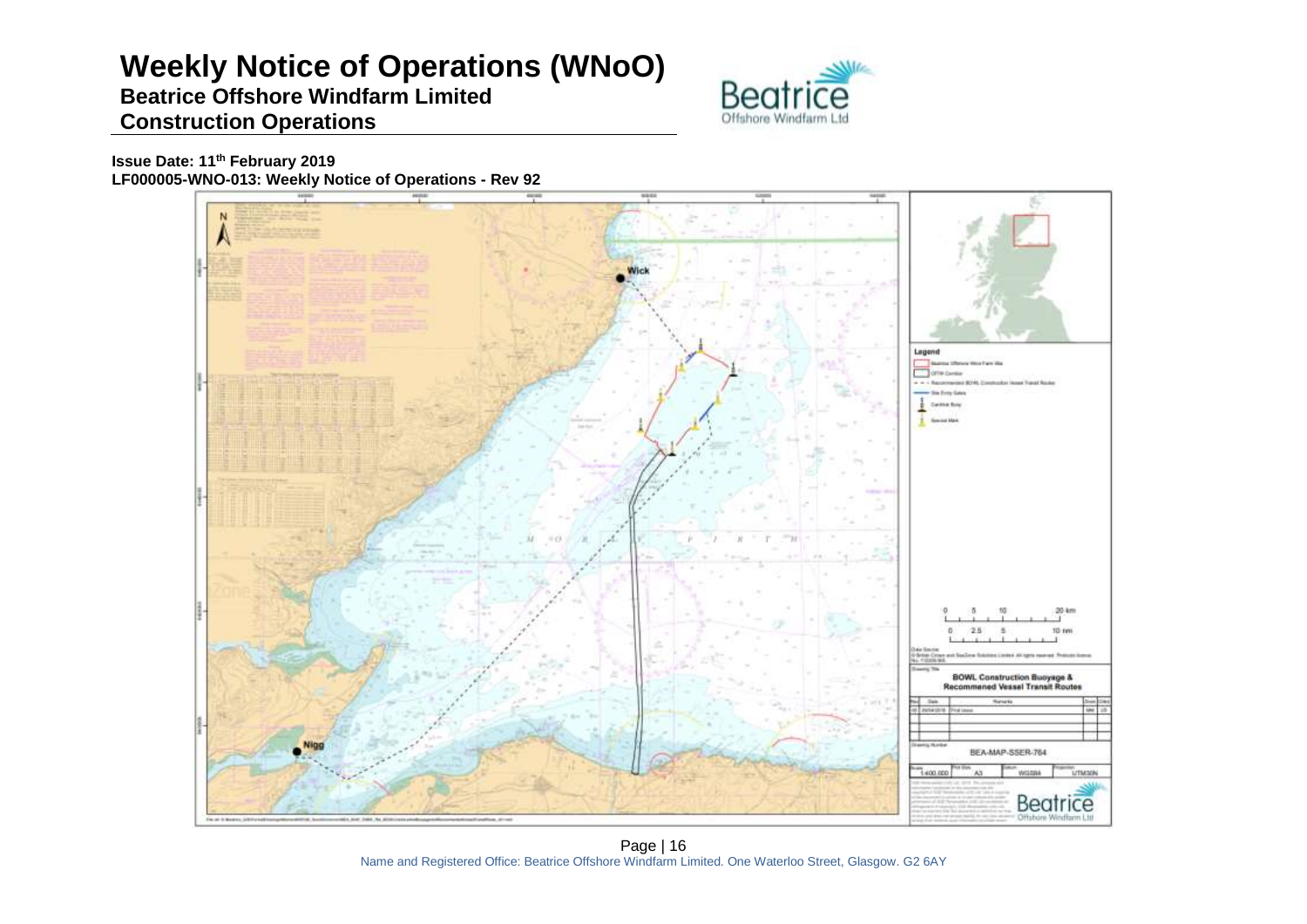# **Weekly Notice of Operations (WNoO)**

**Beatrice Offshore Windfarm Limited**



# **Construction Operations**

**Issue Date: 11th February 2019 LF000005-WNO-013: Weekly Notice of Operations - Rev 92**

| No Ref        | <b>Vessel Picture</b>                    | Vessel Name / Flag     | Type / Function                   | Operator                                               | <b>Contact / contact details</b>                                                                                                                                                                | Call sign / MMSt /<br>IMO. | LOA (m) Beam (m)<br>Draft (m)  | Date on Site                   | Marine Licence<br>applicable |
|---------------|------------------------------------------|------------------------|-----------------------------------|--------------------------------------------------------|-------------------------------------------------------------------------------------------------------------------------------------------------------------------------------------------------|----------------------------|--------------------------------|--------------------------------|------------------------------|
|               | <b>HAVE</b>                              | <b>Island Crown</b>    | Walk to work WTG<br>commissioning | Stälhaugen 12, 6065 Ulsteinvik,<br>Norway +47 70400000 | <b>Gert Christensen</b><br><b>Marine Operations Manager</b><br>Siemens Gamesa Renewable Energy<br>Fiskergade 1-9 7100 Veile<br>DEHMARK<br>gert.christensen@siemensgamesa.com<br>$+ 45242$ 95577 | LACO8 / 257245000          | CHAN CROCK<br>$96 \times 20$ m | 15.07.2018                     | OWF                          |
|               |                                          | <b>Seacat Intrepid</b> | Crew Transfer Vessel / CTV        | <b>Seacat Services Ltd</b>                             | <b>Andrew Link</b><br>Operations Manager, Seacat Services<br>2 Mariners Way, Cowes, Isle of Wight<br>+44 (0) 1983 475315<br>operations@seacatservices.co.uk                                     | 2HWU6 / 235107284          | 27 x 10 x 1.5m                 | 25.09.2017                     | OWF & OITW                   |
| $\mathcal{X}$ |                                          | Dalby Ribble           | <b>Crew Transfer Vessel / CTV</b> | <b>Seacat Services Ltd</b>                             | <b>Barry Lucken</b><br><b>Offshore Service Manager</b><br><b>Beatrice Offshore Windfarm</b><br>+44 7921 836268<br>Barry Lucken@siemensgamesa.com                                                | 2MX5/235113236             | 25.75 x 10.06m                 | 01.07.2018                     | OWE COFTW                    |
| 4             | <b>TY 77 STORE</b><br>THE VAL NOTA 15.19 | <b>Seacat Resolute</b> | Crew Transfer Vessel / CTV        | <b>Seacat Services Ltd</b>                             | Gert Christensen<br><b>Marine Operations Manager</b><br>Siemens Gamesa Renewable Energy<br>Fiskergade 1-9 7100 Vejle<br><b>DENMARK</b><br>gert.christensen@siemensgamesa.com<br>+45 242 95577   | 2FWR9.7235094873           | 24 x 7m                        | 38.06.2018                     | OWF                          |
| 5             |                                          | <b>Pacific Orca</b>    | <b>Offshore Supply Ship</b>       | Siemens Gamesa Renewable<br>Energy (SGRE)              | <b>Gert Christensen</b><br><b>Marine Operations Manager</b><br>Siemens Gamesa Renewable Energy<br>Fiskergade 1-3 7100 Veile<br>DENMARK<br>gert.christensen@siemensgamesa.com<br>$+4624295677$   | 5BRE3 / 210548000          | 161.3 x 49.02m                 | 2010/08/19:02:20<br>10.07.2018 | OWF                          |